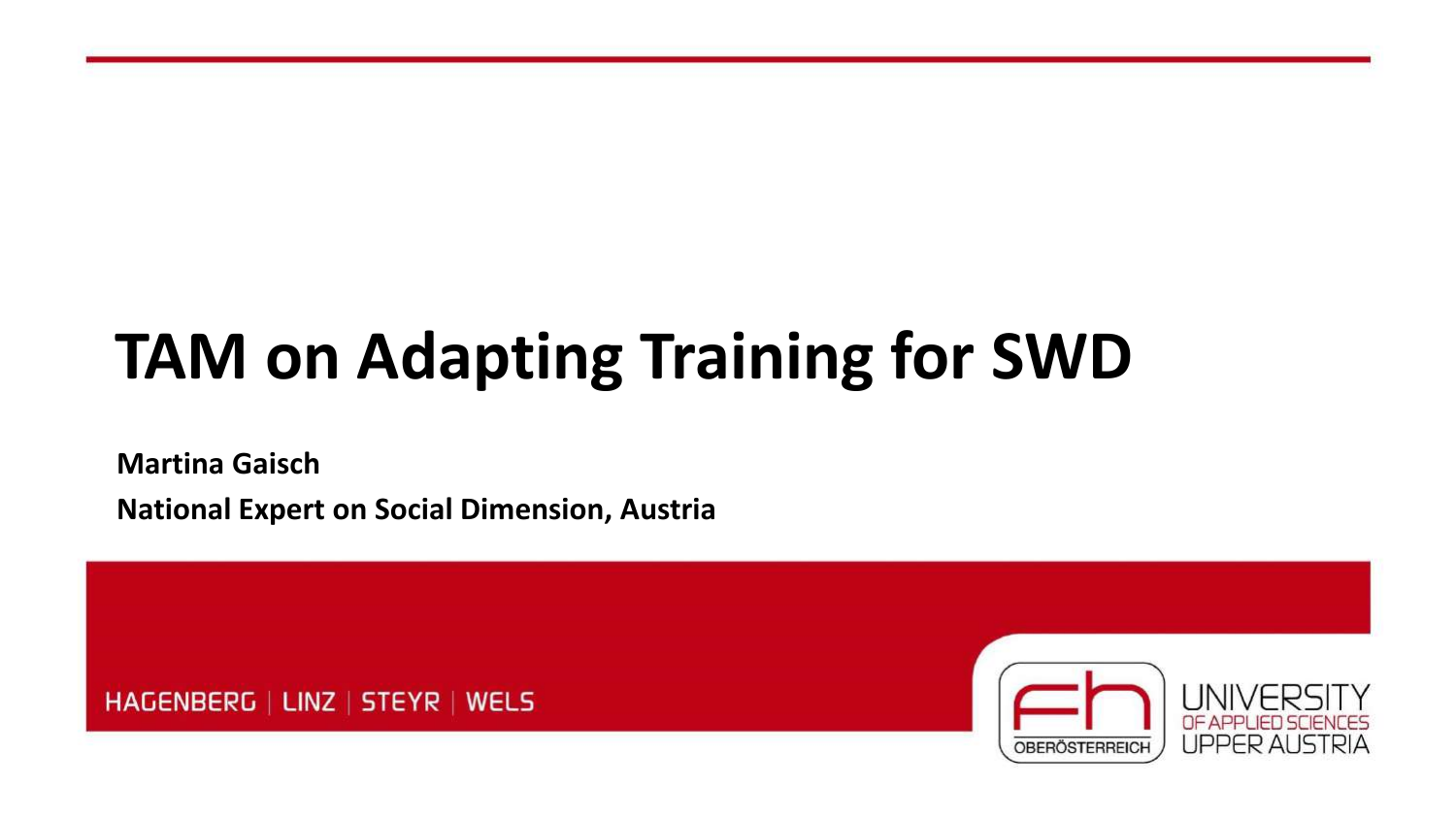## **Possible demographics of students**

- ➢ use **audible** (e.g., screen readers that read digital content using synthesized speech) and/or **tactile** output (e.g., a refreshable braille device)
- ➢ have **learning disabilities** such as dyslexia and use text to speech (TTS) technologies that read aloud digital text while visually highlighting each word
- ➢ have **low vision** and enlarge default fonts or use screen magnification software that allows them to zoom into the screen
- ➢ have fine **motor impairments** and use assistive technologies such as speech recognition, head pointers, mouth sticks, or eye-gaze tracking systems
- ➢ are in a **noisy** or **noise-free environment** or who are deaf or hard of hearing and therefore depend on captions or transcripts to access audio content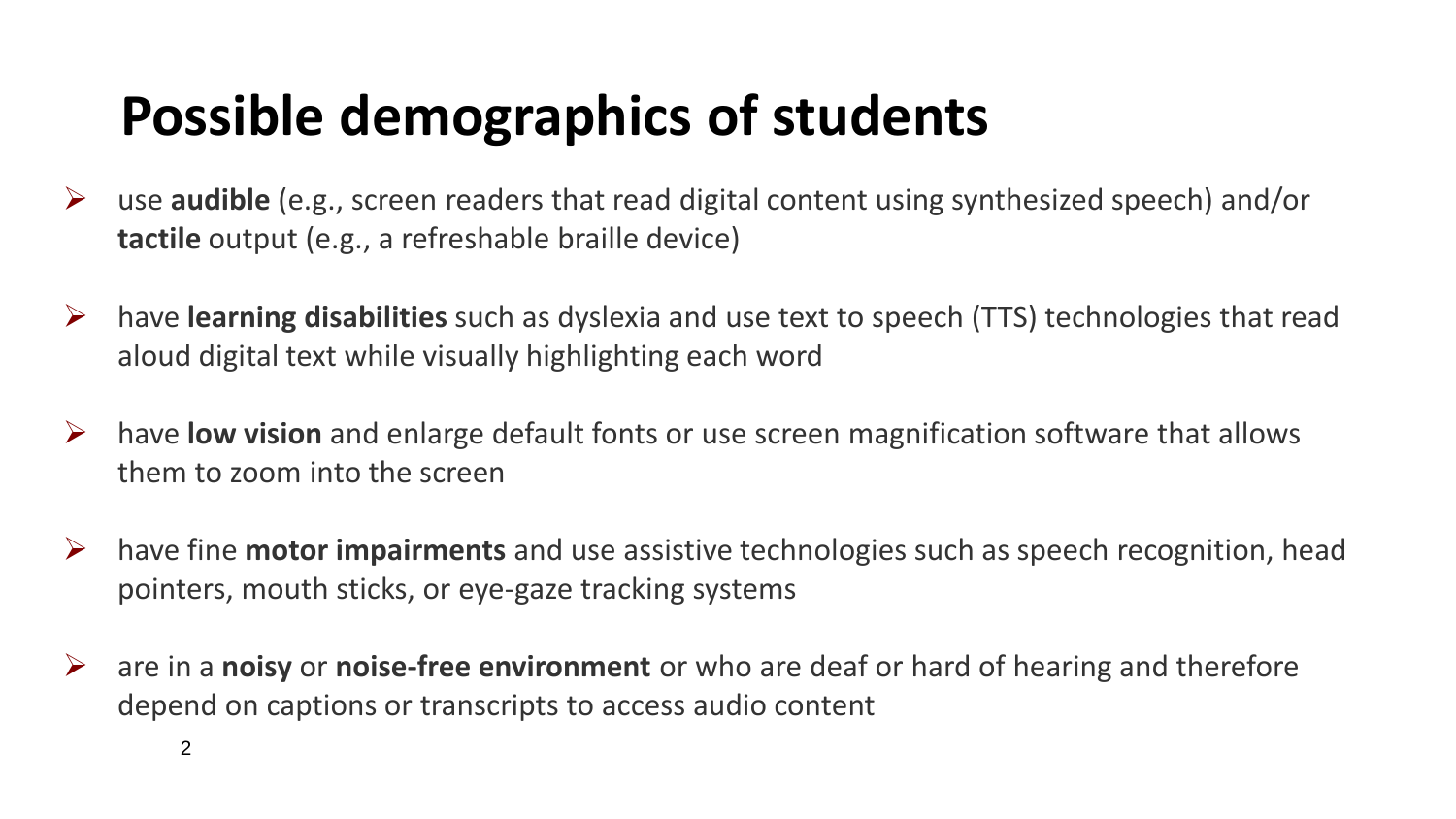#### **From deficit to accomodation**

- $\triangleright$  Extra time on tests (demographic, cognitive, linguistic issues)
- $\triangleright$  Materials in alternate format (sensory, learning, mobility impairment)
- $\triangleright$  Alternative assignments
- Sign language interpreters and captioners
- ➢ Note takers
- ➢ Assistive technologies

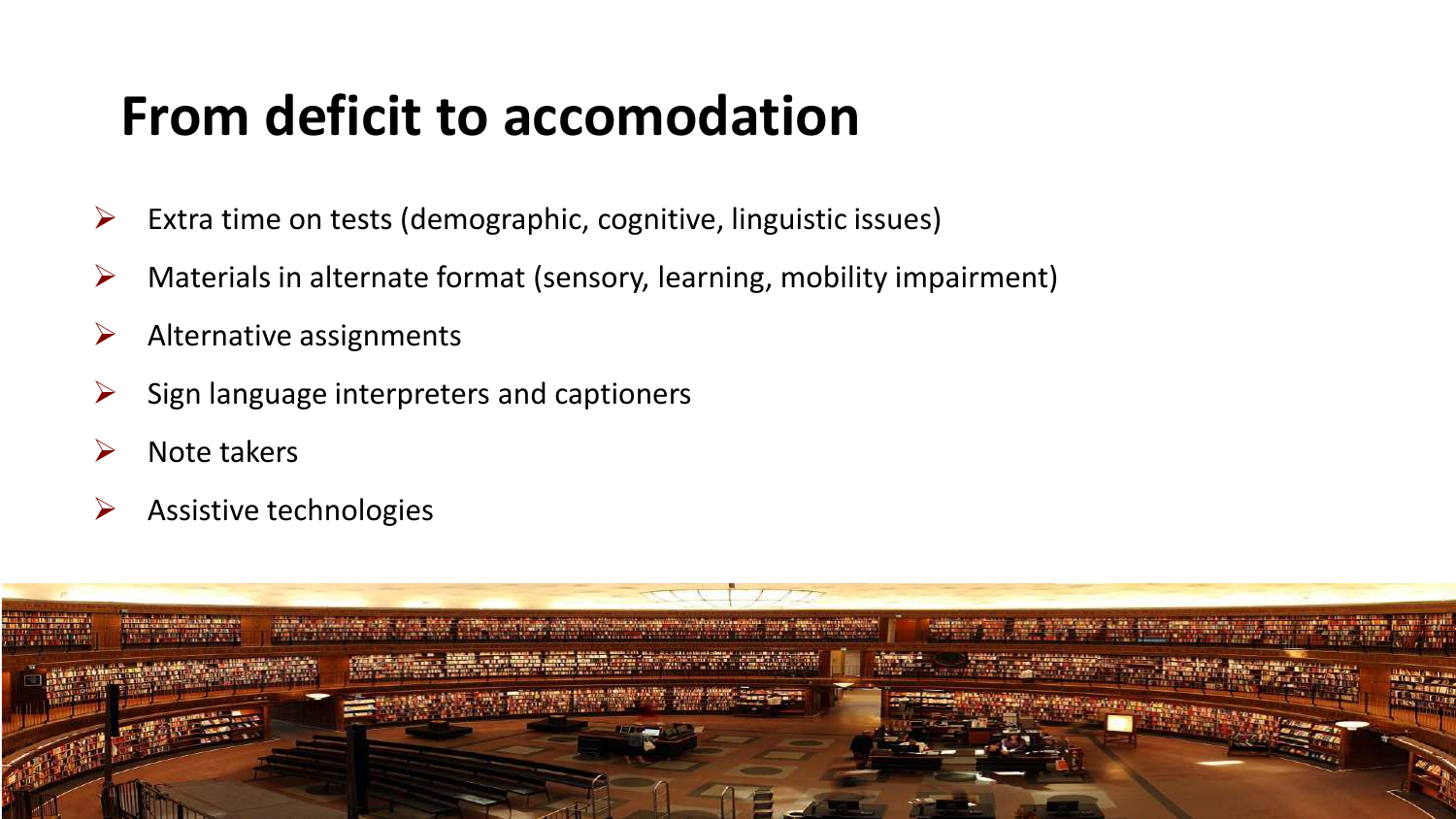#### **Required Adaptations**

- ➢ **Organisation**: consistent , repeat concepts for clarity, summary review at the end
- ➢ **Content**: in line with learning outcomes provide sufficient information, explanation, demonstration
- ➢ **Communication**: establish proper communication channels from the outset (next to online)
- ➢ **Interaction**: a crucial part in online teaching

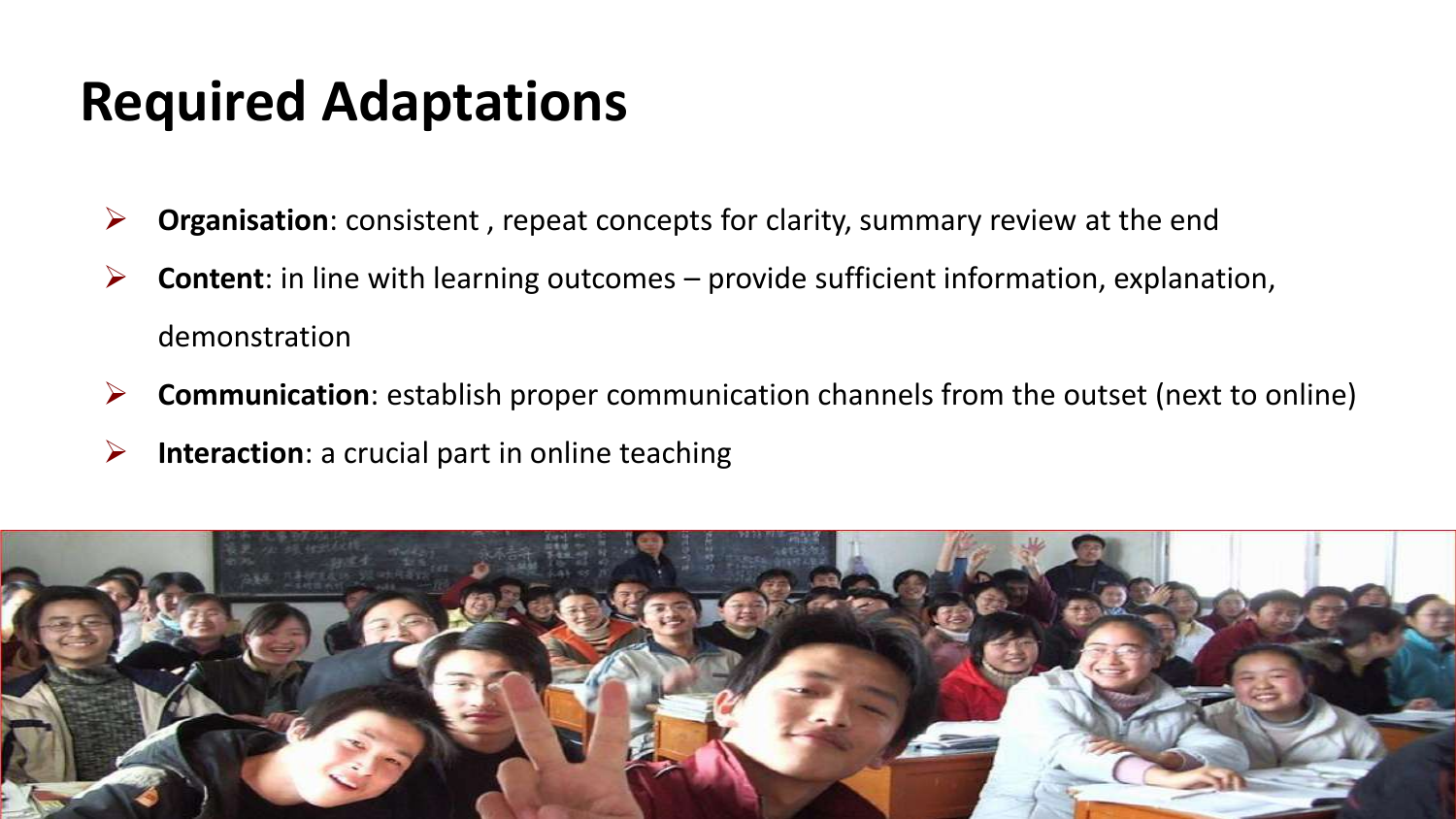

odan i B Serri I  $79111172$ 



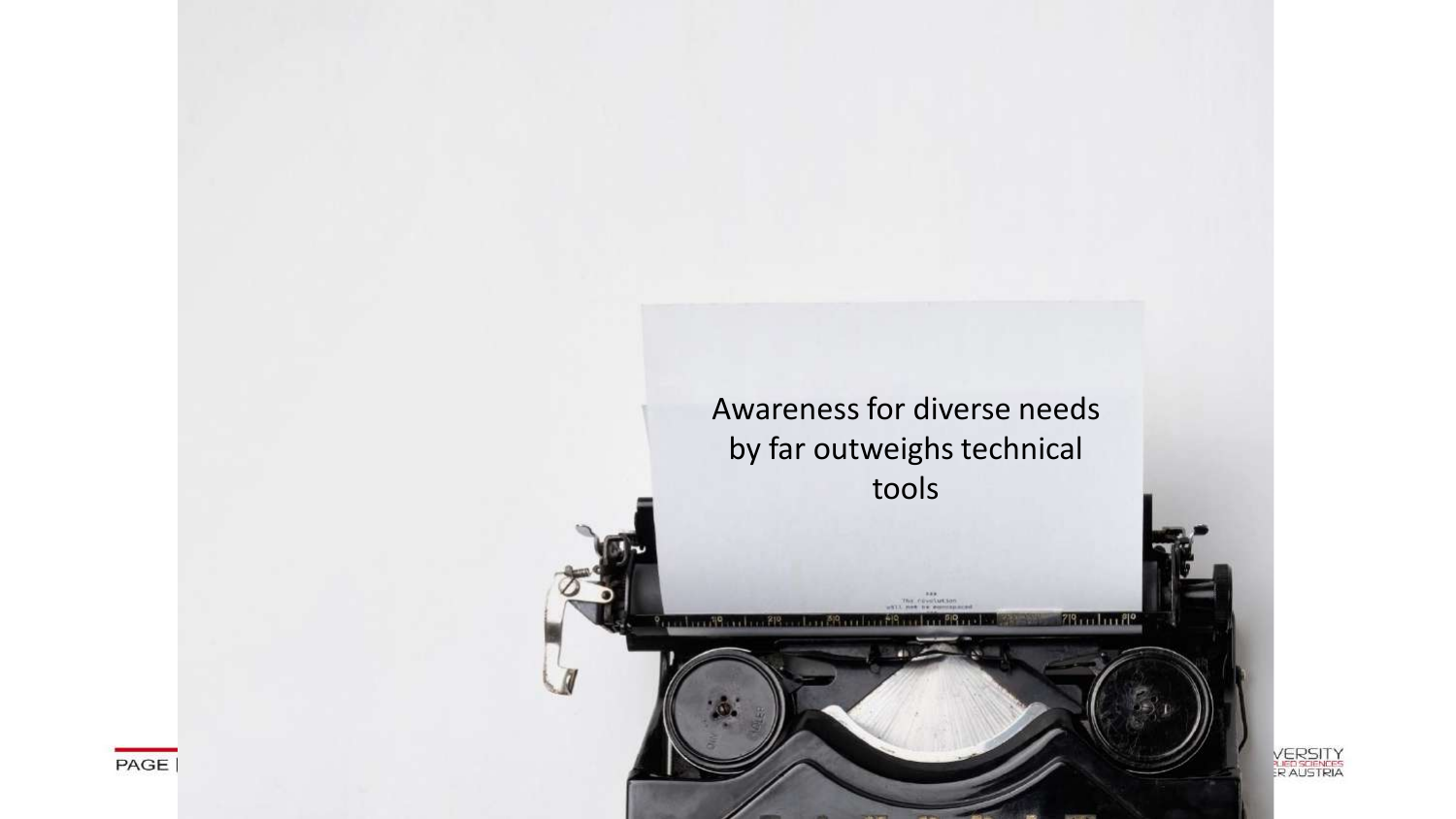## **Multiple means of representation**

- − Give students the option of reading text, watching videos, listening to audio or examining images.
- − [Microsoft Immersive Reader](https://www.onenote.com/learningtools) makes text more accessible. It is a free tool that uses proven techniques to improve reading for people regardless of their age or ability.
- − For higher-tech options, [virtual tours](https://www.washingtonpost.com/travel/2020/03/18/these-historic-sites-attractions-are-offering-virtual-tours-during-coronavirus-pandemic/) (check out the many offered by museums and national parks), augmented reality or digital 3D are exciting possibilities.

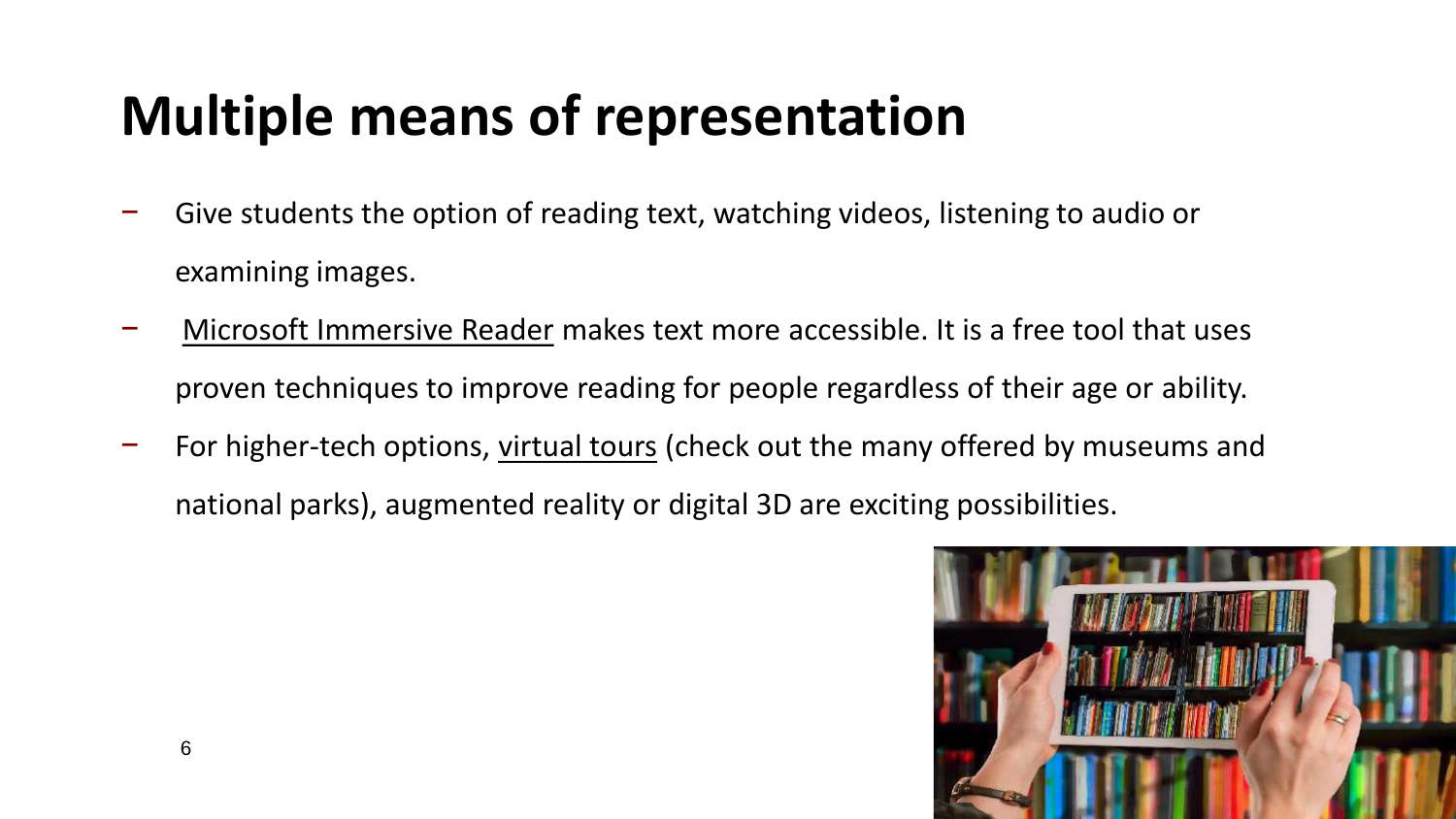

- − Looking at a screen all day may be hard, and there may be the need for a more hands-on or project-based activity. Flexibility is key.
- Try developing a [HyperDoc](https://www.cultofpedagogy.com/hyperdocs/) or create digital documents such as Google Doc with links to all the resources a student may need to explore on their own time and become fully engaged.
- Design open-ended activities where students choose how to demonstrate their knowledge. Students can write, create a podcast or video or use no technology at all.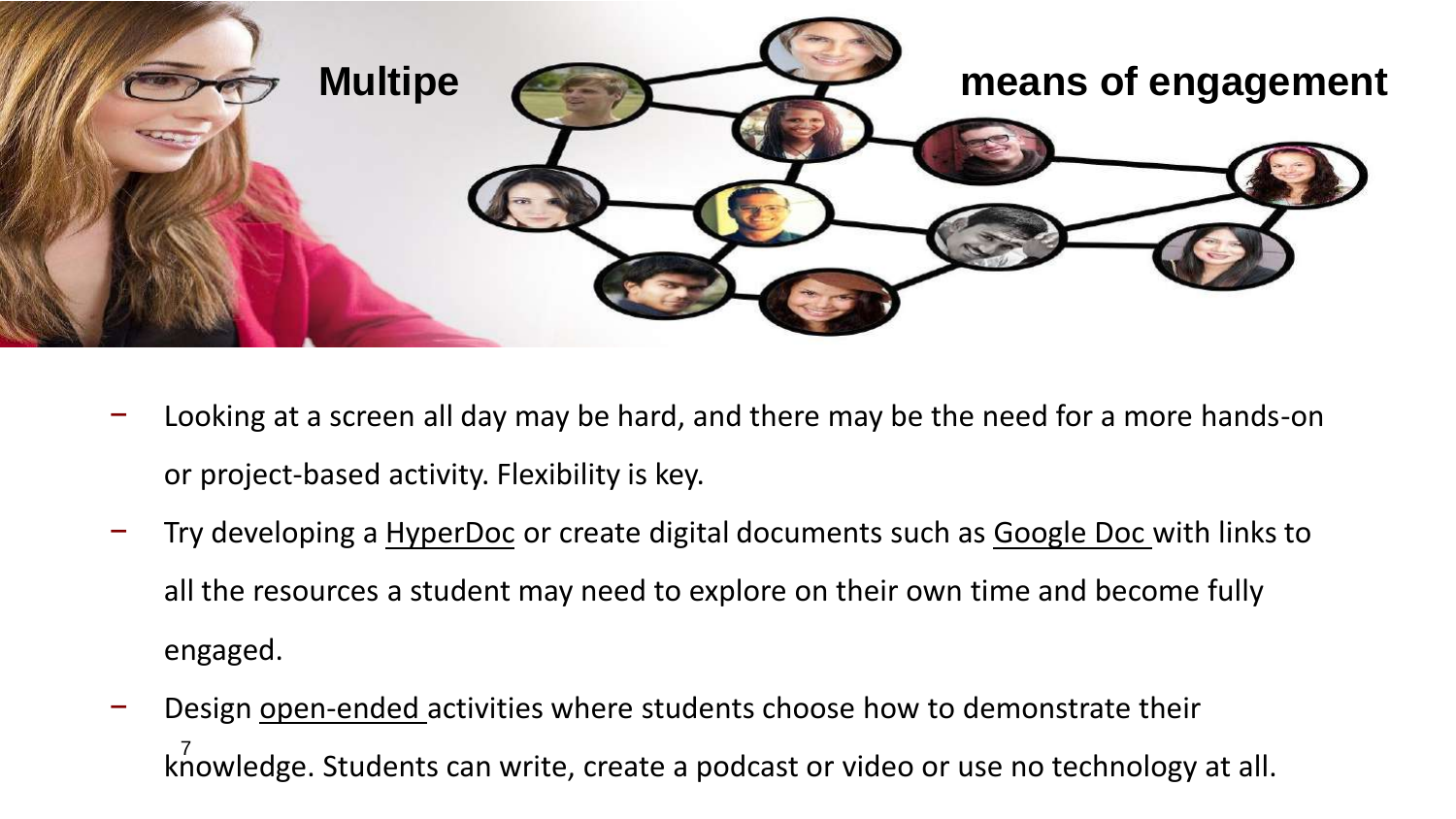## **Use Open Educational Resources (OER)**

- − Also known as openly licensed materials, OER are resources that are available in the public domain or introduced with a public license.
- − Look for the Creative Commons License to see if something is an OER. They are free and can be remixed to your specific needs.
- The [Mason OER Metafinder,](https://oer.deepwebaccess.com/oer/desktop/en/search.html) [OER Commons](https://www.oercommons.org/) or [OASIS](https://oasis.geneseo.edu/index.php) database will help you find one to fit your needs.

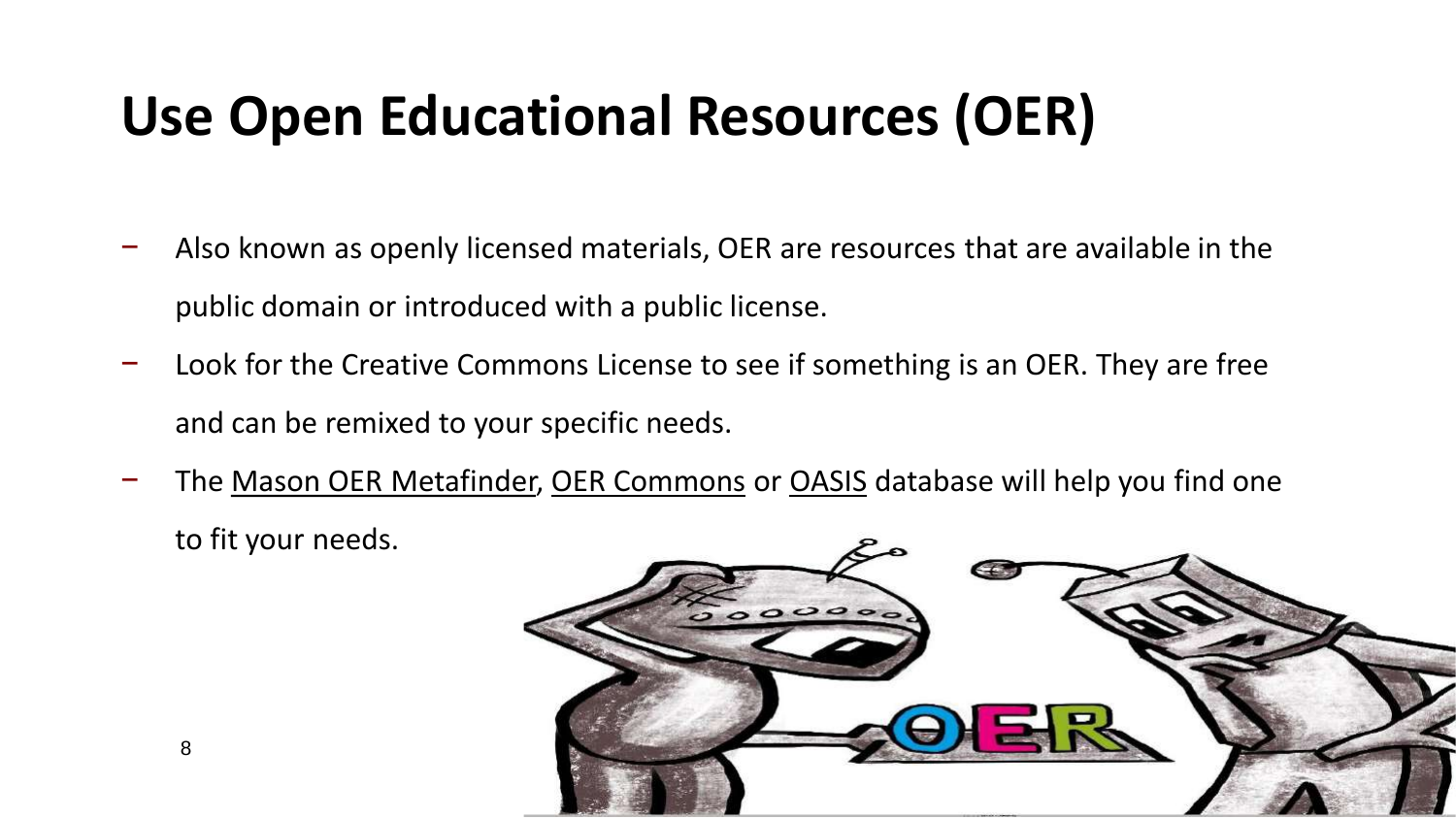# **Design for Accessiblity**

- − Check that the videos you assign have closed captions or
- − create your own and [add captions in YouTube.](https://support.google.com/youtube/answer/2734796?hl=en)
- If the audio files you assign don't have transcripts
- ask for a student volunteer to make one for extra credit.
- − Most apps, such as [Google Docs,](https://blog.tcea.org/more-accessible-google-docs/) have instructions for
- making your materials more accessible.

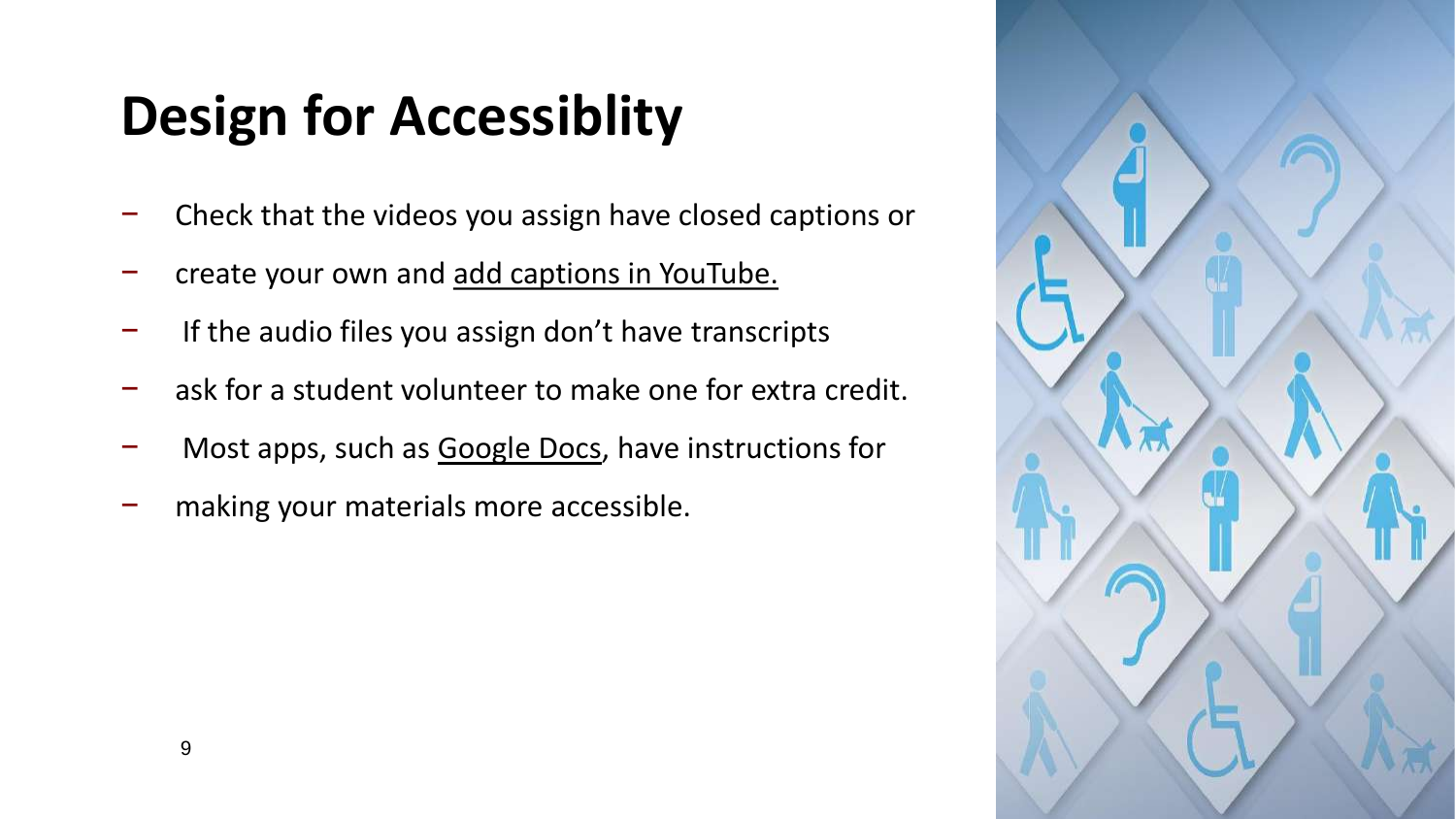#### **Stay connected**

- − With your students (interaction, explicit communication and clear expectations)
- − With other educators (e.g via ISTE Commons)
- − Browse assistive and adaptive technologies (ISTE.org)

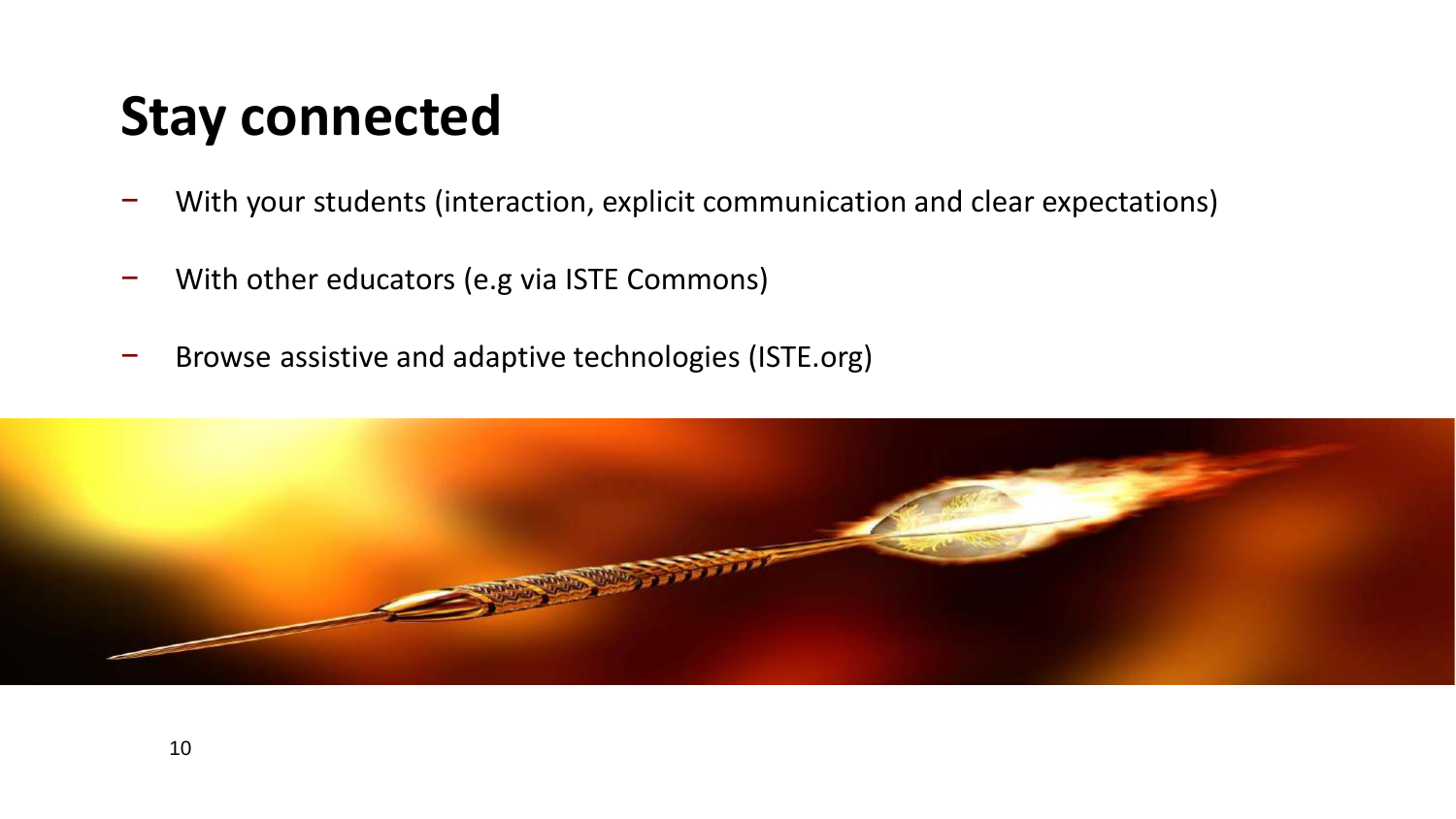

- ➢ Use **clear, consistent** layouts and **organization schemes** to present content.
- ➢ Use a **text-based** format and **structure** headings, lists, and tables using style and formatting features within your Learning Management System (LMS) and content creation software, such as Microsoft Word, and PowerPoint and Adobe InDesign and Acrobat; use built-in page layouts where applicable.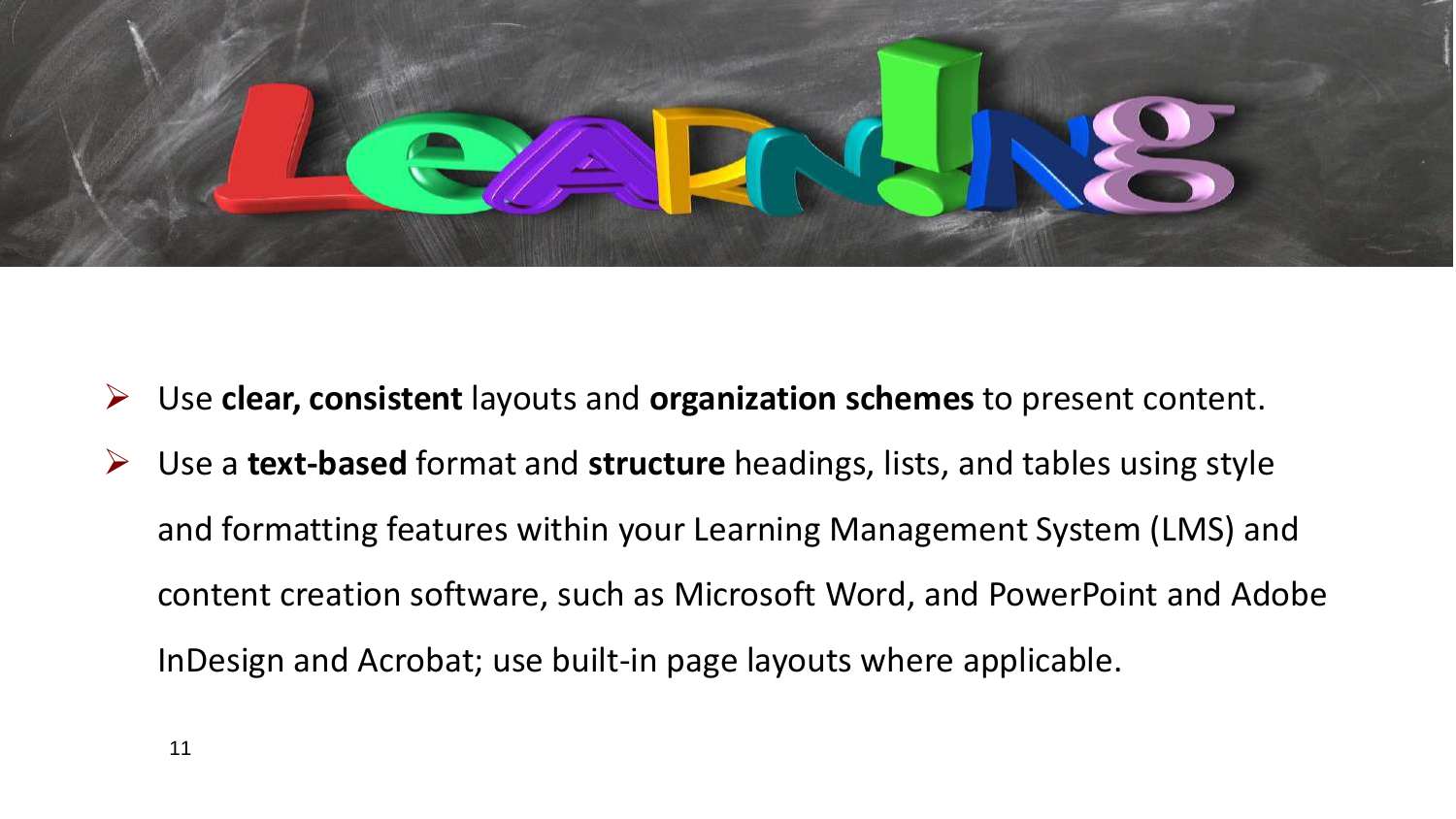

- ➢ Use **descriptive wording** for hyperlink text (e.g., "DO-IT website" rather than "click here") to provide users with the proper context of where clicking the link will take them.
- ➢ Avoid creating PDF documents. Post most instructor-created content within LMS content pages (i.e., in HTML).
- ➢ Be aware that some security measures on PDF files may **disable screen reader**  access.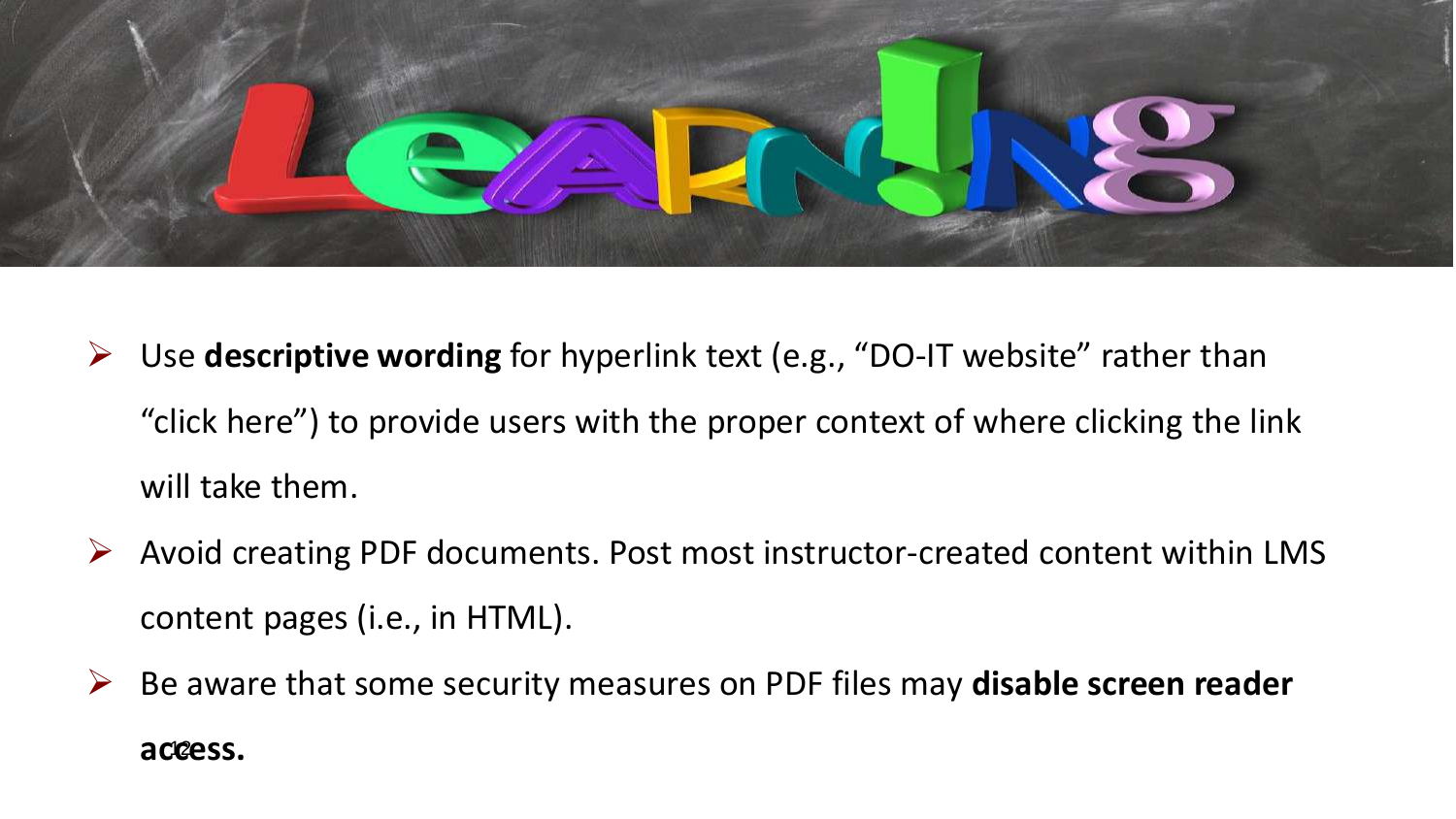### **Stay inclusive and connected**

and content and the content of the content. It is desired and the content of the content. It is desired and the

practices. <sup>13</sup>

➢ [Provide concise text descriptions of content presented within images \(text](http://uw.edu/accessibility/documents) 

➢ Use large, bold, sans serif fonts on uncluttered pages with plain backgrounds.

➢ Use color combinations that are high contrast and can be distinguished by those

 $\overline{D}$  does as ynchronous tools; use as ynchronous tools; make sure It used requires to the sure It used requires to

the use of the keyboard alone and otherwise employees and otherwise employees and otherwise employees accessible design  $\mathcal{L}$ 

**Final tips in a nutshell**